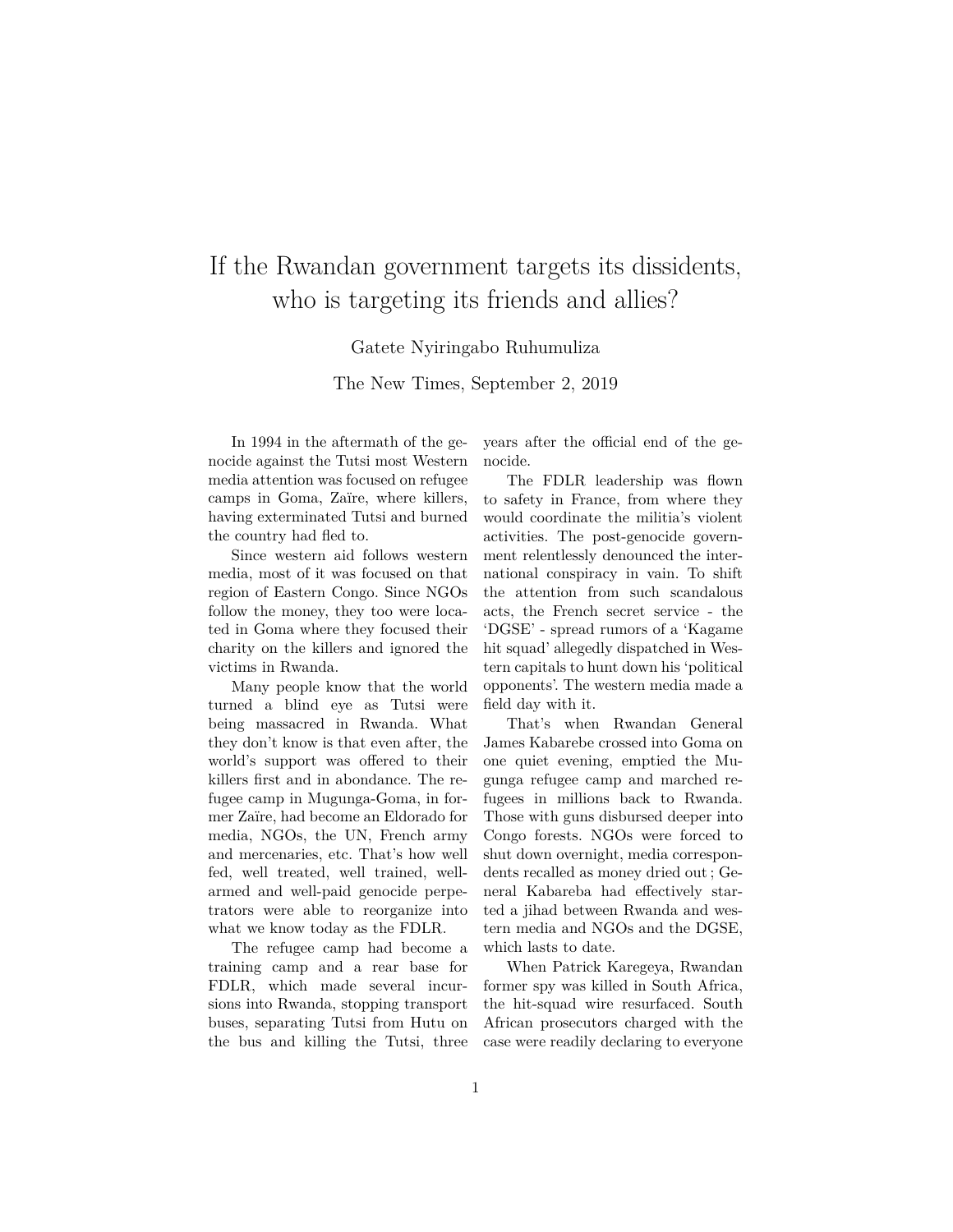that the killers were sent by the Rwandan government. Seven years into the case, it has remained just that : unsubstantiated declarations in the media with zero convictions.

The wire ran for a few more years until British investigative journalist Linda Melvern exposed its source to be the infamous DGSE. After that, former Rwandan Prime Minister Faustin Twagiramungu living in Belgium requested the Belgian police to allocate him special security detail for fear of his life, they ignored him. We all thought it had died a quiet death ...

A few days ago, in an onion-like article, the Daily Telegraph revived the rumor, this time of Rwandan diplomats spying on the diaspora in Australia – the story described the diaspora as dissidents and claimed that a Rwandan ambassador had apparently 'threatened' to personally kill a Rwandan refugee for reasons unknown...

I could have laughed when I read it, but having observed western media for years, I know that whenever they engage in disinformation, it means they want to hide something sinister. What is it ?

I think the so-called 'dissidents' grouped in a paramilitary party called the Rwanda National Congress (RNC) have actually started targeting innocent Rwandans in the diaspora. It hasn't been a week since Mr. Louis Baziga who was head of the Rwandan community in Mozambique was murdered in Maputo by unknown gunmen. Mr. Turatsinze, a prosperous businessman, was known for his mobilization of the diaspora in Mozambique and his love for his home country Rwanda.

That is what the Daily Telegraph wants to accomplish by reviving a dead conspiracy theory with no news, nor proof ; to divert attention from the real tragedy. Late Baziga wasn't the first victim of these FDLR-like people, targeting innocent members of the Rwandan diaspora under the cover of western media. On 12th October 2012, Theogene Turatsinze another rich businessman and academic, member of the Rwandan diaspora in Mozambique was found strangled to death. In both cases, no one has been convicted – and most interestingly, no western media has ever reported on these stories. They fear, this would be counter to the story they have been selling for years, that of a James Bond-like squad flying below the radar, targeting Rwandans on the four corners of the globe, all 'For Kagame and Country'. . .

The question they can't answer is : If the Rwandan government targets its dissidents, who are targeting its friends and allies ?

Having lived in South Africa and Mozambique, I know that members of the RNC work with the media and security services to harass Rwandan diplomats, students, businessmen and just any other Rwandans living in the diaspora. To them, you are either a 'dissident' therefore you must join them, or you are a 'Kagame spy'. You can't be left alone to love your country and government and live your life in the diaspora.

Outside of Rwanda, it is so much easier to be a genocide fugitive or a Rwandan critic, than to be a genocide survivor. It is as though all forces conspire to harass you. A selfrespected newspaper like the daily telegraph is stigmatizing the Rwandan community in Australia just because they have not joined their anti-Rwanda campaign. In Uganda, Rwandans are frequently made to choose between joi